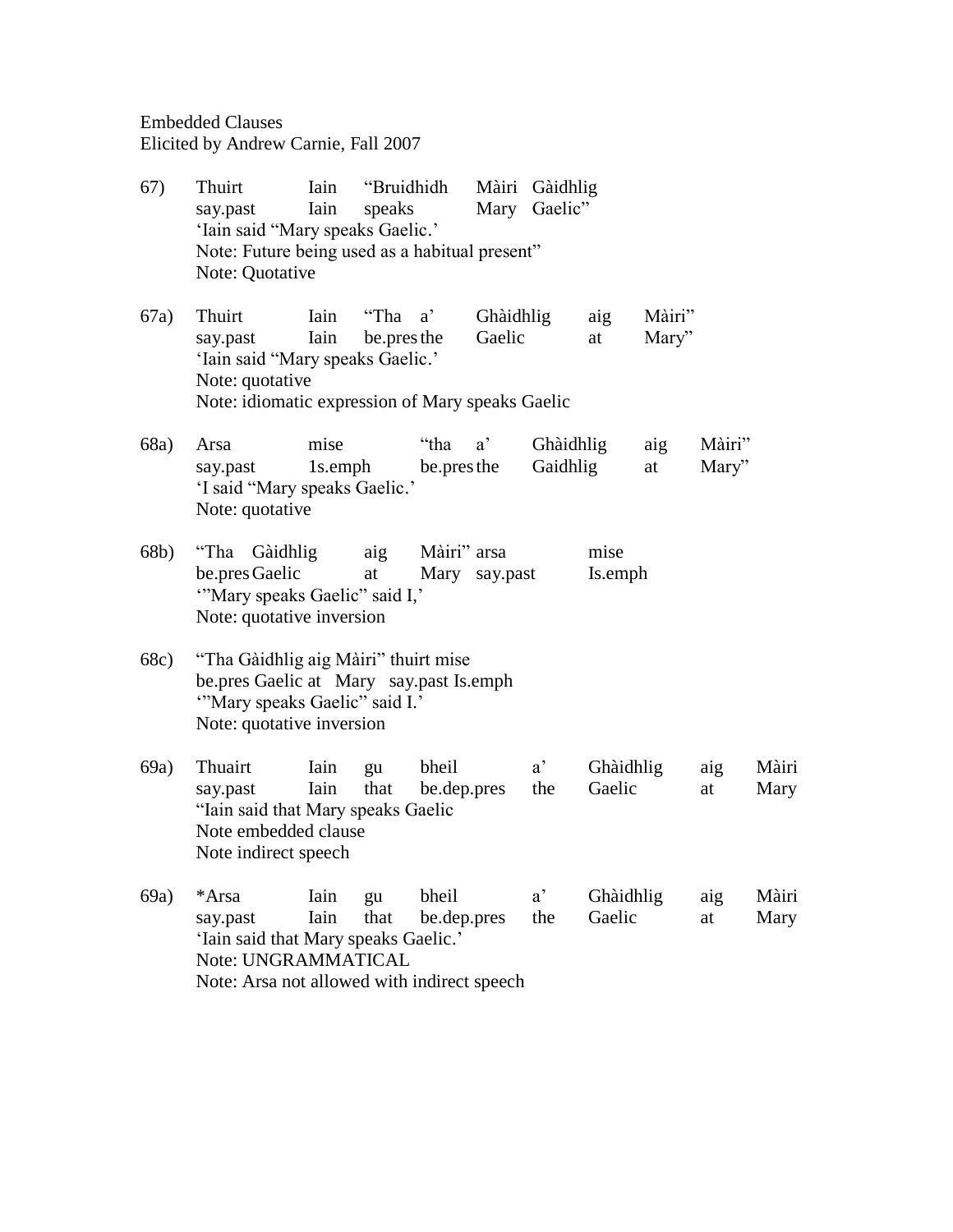- 70) Tha gu bheil Màiri a' bruidhinn Gàidhlig be.pres that be.dep.pres Mary prog speak.vn Gaelic curdromach gu Iain important to Iain 'That Mary speaks Gaelic is important to Iain.' 70a) Tha gu bheil Màiri a' bruidhinn Gàidhlig be.presthat be.dep.pres Mary prog speak Gaelic curdromach important 'That Mary speaks Gaelic is important.' 70b) Tha gu bheil Màiri a' bruidhinn Gàidhlig be.pres that be.dep.pres Mary prog speak.vn Gaelic curdromach do Iain important to Iain 'That Mary speaks Gaelic is important to Iain.' 71) Tha gu bheil Màiri a' bruidhinn Gàidhlig be.presthat be.dep.pres Mary prog speak.vn Gaelic curdromach dha important to3sm 'That Mary speaks Gaelic is important to him.' Note Dha preferred over gu/thuige no 72
- 73) Tha e cudromach gu bheil Gàidhlig aig Màiri be.presit important that be.dep.pres Gaelic at Mary 'It is important that Mary has Gaelic.' 73a Tha e cudromach gum bi Gàidhlig aig Màiri be.presit important that be.dep.fut Gaelic at Mary 'It is important that Mary has Gaelic.' Note: future tense used as habitual present Note: e is not optional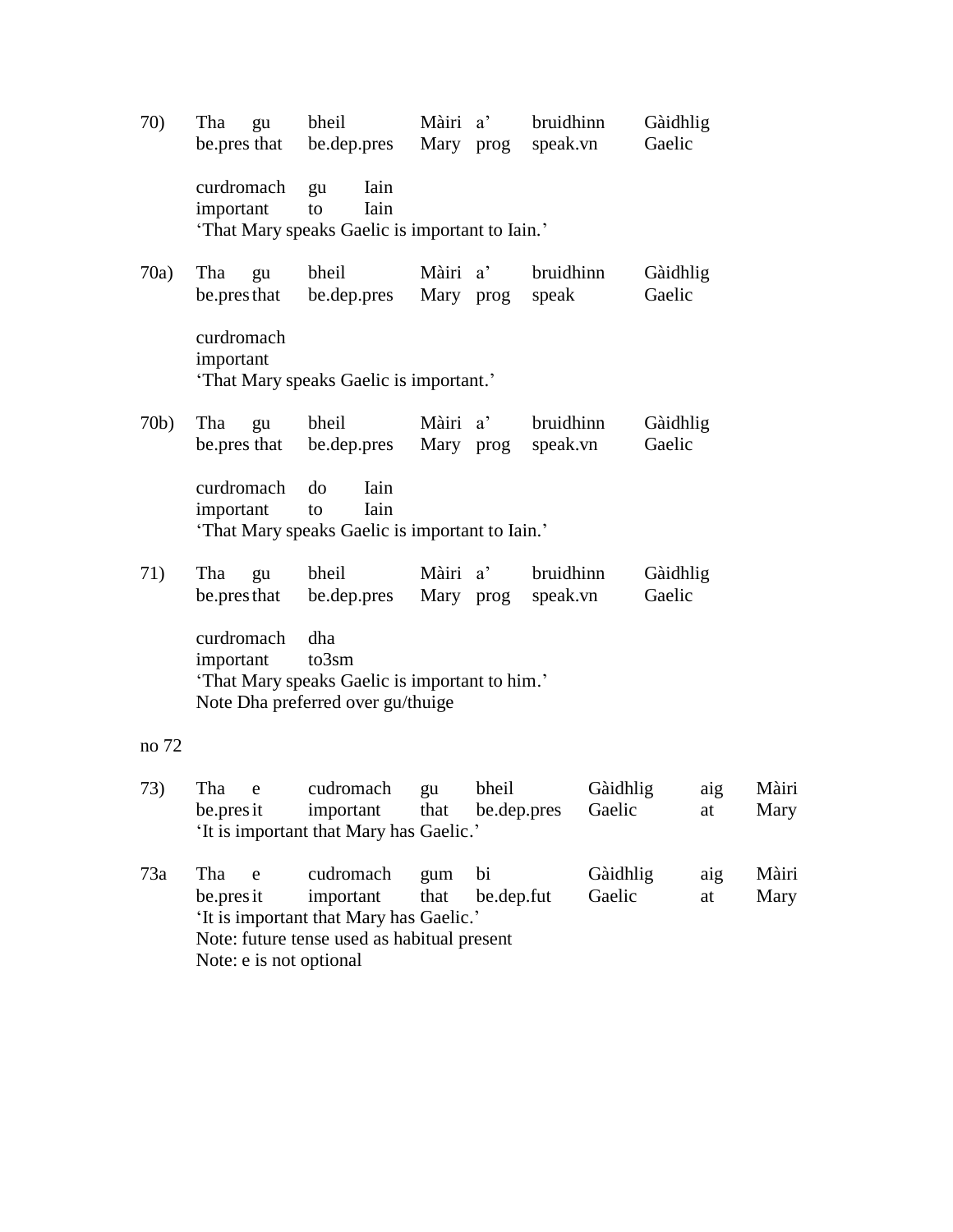| 74)  | Tha<br>e<br>be.presit           | cudromach<br>important                                                                                                                                                              | do<br>to             | Iain<br>Iain             | gu<br>that          | bheil<br>be.dep.fut           |                    | Gàidhlig<br>Gaelic |               |
|------|---------------------------------|-------------------------------------------------------------------------------------------------------------------------------------------------------------------------------------|----------------------|--------------------------|---------------------|-------------------------------|--------------------|--------------------|---------------|
|      | Màiri<br>aig<br>Mary<br>at      | 'It is important to Iain that Mary has Gaelic.'<br>Note: future tense used as habitual present                                                                                      |                      |                          |                     |                               |                    |                    |               |
| 75)  | Tha<br>e<br>be.presit           | cudromach<br>important                                                                                                                                                              | dha<br>to3sm that    | gu                       | bheil<br>be.dep.fut |                               | Gàidhlig<br>Gaelic |                    | aig<br>at     |
|      | Màiri<br>Mary                   | 'It is important to him that Mary has Gaelic.'<br>Note: future tense used as habitual present                                                                                       |                      |                          |                     |                               |                    |                    |               |
| 76)  | $*$ ?Tha e<br>be.pres 3sm       | cudromach<br>important                                                                                                                                                              | gu<br>that           | bheil<br>be.dep.pres     |                     | Gàidhlig<br>Gaelic            |                    | aig<br>at          | Màiri<br>Mary |
|      | dha<br>to.3sm                   | 'It is important to him that Mary has Gaelic.'<br>Note: dha can shift rightwards in this<br>Note: pronoun post-posing<br>note: marginal grammaticality (dha is preferred before gu) |                      |                          |                     |                               |                    |                    |               |
| 77)  | *Tha gu<br>be.pres that         | bheil<br>be.dep.pres<br>'That Mary has Gaelic is likely.'<br>Note: Clausal subject isn't ok with likely                                                                             |                      | Gàidhlig<br>Gaelic       |                     | Màiri coltach<br>Mary likely  |                    |                    |               |
| 77a) | Tha<br>${\rm e}$                | coltach gum<br>be.pres 3sm likely that speak.fut<br>'It is likely that Mary will speak Gaelic.'                                                                                     |                      | bruidhinn                |                     | Màiri Gàidhlig<br>Mary Gaelic |                    |                    |               |
| 78)  | Tha<br>${\rm e}$<br>be.pres 3sm | coltach gu<br>likely that<br>'It is likely that Mary has Gaelic.'<br>Note: seems and likely are identical                                                                           | bheil<br>be.dep.pres |                          | Gàidhlig<br>Gaelic  |                               | aig<br>at          | Màiri<br>Mary      |               |
| 79)  | Thachair<br>happens             | gun<br>e<br>that<br>$3\text{sm}$<br>'It happens that Mary spoke Gaelic.'                                                                                                            | do<br>past           | bhruidhinn<br>speak.past |                     | Màiri<br>Mary                 | Gàidhlig<br>Gaelic |                    |               |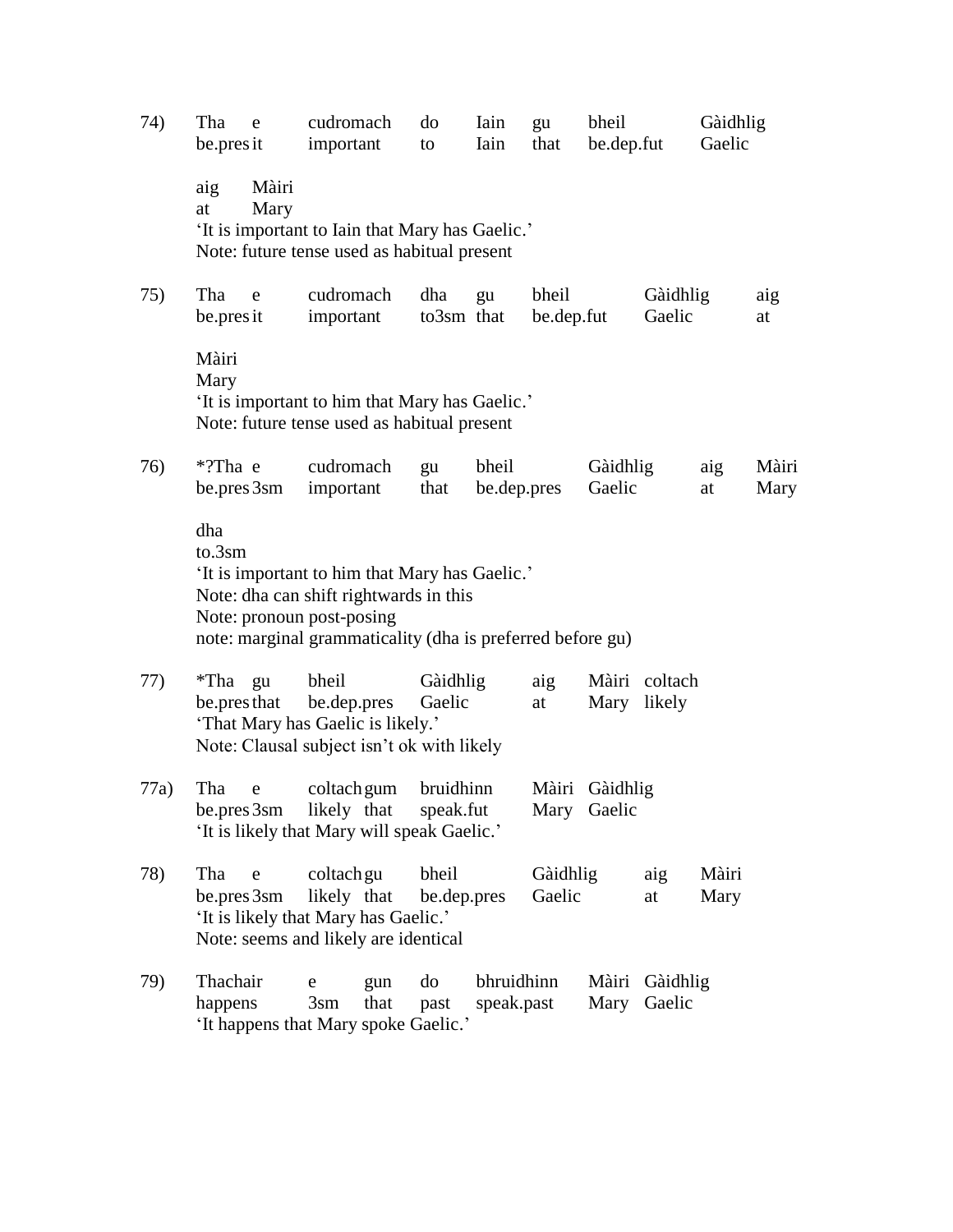| 79a) | Thachair<br>happens                                                                                                                                                                                                                                                                                                           | gun<br>that<br>'It happens that Mary spoke Gaelic,'<br>Note: expletive optional, clause is subject    | do<br>past    | bhruidhinn<br>speak.past |                          | Mary                    | Màiri Gàidhlig<br>Gaelic  |                    |               |
|------|-------------------------------------------------------------------------------------------------------------------------------------------------------------------------------------------------------------------------------------------------------------------------------------------------------------------------------|-------------------------------------------------------------------------------------------------------|---------------|--------------------------|--------------------------|-------------------------|---------------------------|--------------------|---------------|
| 80)  | Tha                                                                                                                                                                                                                                                                                                                           | Màiri coltach Gàidhlig<br>be.pres Mary likely Gaelic<br>'Mary is likely to speak Gaelic.'             |               |                          | a<br>tran                | bhruidhinn<br>speak.vn  |                           |                    |               |
| 81)  | Tha<br>be.pres Gaelic                                                                                                                                                                                                                                                                                                         | Gàidhlig                                                                                              |               | coltach<br>likely        |                          | bhith<br>a<br>be<br>prt |                           | a<br>tran.3sf      |               |
|      | bruidhinn<br>speak.vn                                                                                                                                                                                                                                                                                                         | le<br>by<br>'Gaelic is likely to have been spoken by Mary.'                                           | Màiri<br>Mary |                          |                          |                         |                           |                    |               |
| 81b) | Tha<br>e                                                                                                                                                                                                                                                                                                                      | coltach gum<br>be.pres 3sm likely that be.fut the                                                     |               | bi                       | $a^{\prime}$             | Ghàidhlig<br>Gaelic     |                           | air<br>perf        | a<br>tran.3sf |
|      | bruidhinn<br>speak.vn                                                                                                                                                                                                                                                                                                         | le<br>by<br>'It is likely that Gaelic was spoken by Mary.'<br>Note Perfective marker used for passive | Màiri<br>Mary |                          |                          |                         |                           |                    |               |
| 82)  | Chreid<br>believed                                                                                                                                                                                                                                                                                                            | Iain<br>Iain<br>'Iain believes that Mary spoke Gaelic.'                                               | gun<br>that   | do<br>past               | bhruidhinn<br>speak.past |                         | Màiri<br>Mary             | Gàidhlig<br>Gaeilc |               |
| 82a) | *Chreid<br>Iain<br>Màiri a'<br>Ghaidhlig<br>bhruidhinn<br>a<br>believed<br>Iain<br>Mary the<br>Gaelic<br>speak.vn<br>tran<br>'Iain believed Mary to speak Gaelic.'<br>Note: UNGRAMMATICAL<br>Note: using 3sm masculine form of a, because object is not pronominal<br>Note: cf. Chreidear Màiri Gàidhlig a bhruidhinn le Iain |                                                                                                       |               |                          |                          |                         |                           |                    |               |
| 82b) | Chreid<br>believed                                                                                                                                                                                                                                                                                                            | Iain<br>Iain                                                                                          | gun<br>that   | robh<br>was              | Màiri<br>Mary            | for                     | airson Gàidhlig<br>Gaelic |                    | a<br>tran     |
|      | bhruidhinn<br>speak.vn                                                                                                                                                                                                                                                                                                        | 'Iain believed that Mary was for speaking Gaelic.'                                                    |               |                          |                          |                         |                           |                    |               |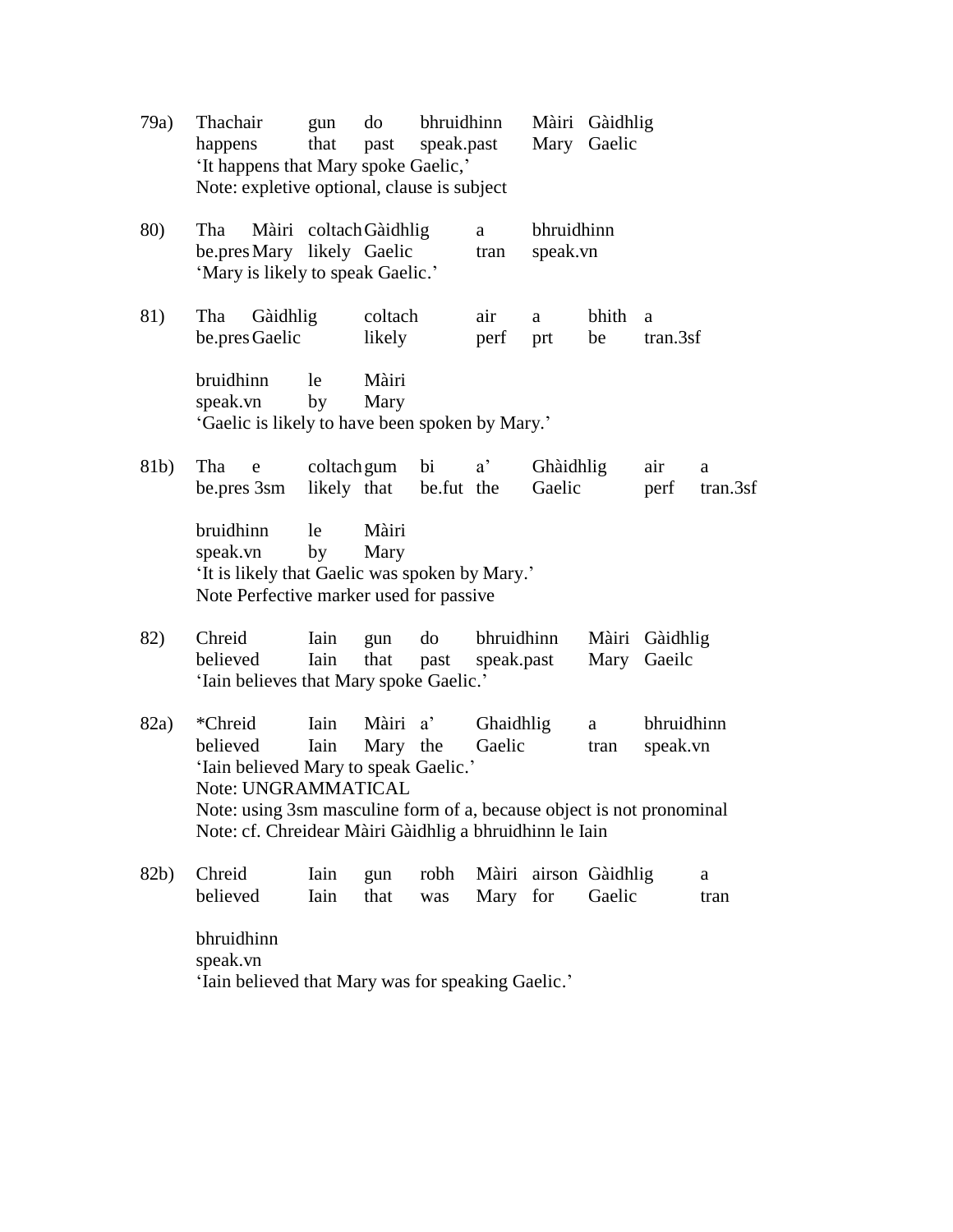| 84)  | was                                                                                                                                                         | ?*Bha Màiri<br>creidsinn<br>Gàidhlig<br>air<br>a<br>believe.vn<br>Gaelic<br>Mary perf<br>prt |           |                                                                                                                  | bhruidhinn<br>a<br>speak.vn<br>tran          |                    |                                                           |                    |                        |              |            |
|------|-------------------------------------------------------------------------------------------------------------------------------------------------------------|----------------------------------------------------------------------------------------------|-----------|------------------------------------------------------------------------------------------------------------------|----------------------------------------------|--------------------|-----------------------------------------------------------|--------------------|------------------------|--------------|------------|
|      | le<br>by                                                                                                                                                    | Iain<br>Iain                                                                                 |           | 'Mary was believed to speak Gaelic by Iain.'<br>Note: UNGRAMMATICAL<br>Note: Perfect marker used to mark passive |                                              |                    |                                                           |                    |                        |              |            |
| 85)  | was                                                                                                                                                         | ?? Bha Màiri air                                                                             | Mary perf | a<br>prt                                                                                                         | creidsinn<br>believe.vn                      |                    | le<br>by                                                  | Iain<br>Iain       | Gàidhlig<br>Gaelic     |              | a<br>tran  |
|      | bhruidhinn<br>speak.vn<br>'Mary was believed by Iain to speak Gaelic.'<br>Note: Perfect marker used to mark passive<br>Note: Native speaker reports awkward |                                                                                              |           |                                                                                                                  |                                              |                    |                                                           |                    |                        |              |            |
| 86)  | went                                                                                                                                                        | Chaidh Màiri a'<br>Mary prog                                                                 |           | creidsinn<br>believe.vn                                                                                          |                                              | Gàidhlig<br>Gaelic |                                                           | a<br>tran          | bhruidhinn<br>speak.vn |              | le<br>by   |
|      | Iain<br>Iain                                                                                                                                                |                                                                                              |           | 'Mary was believed to speak Gaelic by Iain.'                                                                     |                                              |                    |                                                           |                    |                        |              |            |
| 86b) |                                                                                                                                                             | Chaidh Màiri a<br>went Mary prog                                                             |           | creidsinn<br>believe.vn                                                                                          |                                              | le<br>by           | Iain<br>Iain                                              | Gàidhlig<br>Gaelic |                        | a<br>tran    |            |
|      | bhruidhinn<br>speak.vn<br>'Mary was believed by Iain to speak Gaelic.'                                                                                      |                                                                                              |           |                                                                                                                  |                                              |                    |                                                           |                    |                        |              |            |
|      | Note: formal                                                                                                                                                |                                                                                              |           | believe.impers Mary Gaelic                                                                                       | 'Mary was believed to speak Gaelic by Mary.' |                    | 86c) Chreidear Màiri Gàidhlig a bhruidhinn le<br>speak.vn |                    | with                   | Iain<br>Iain |            |
| 86c) | Chreidear                                                                                                                                                   | believe.impers Mary with                                                                     | Màiri le  |                                                                                                                  | Iain<br>Iain                                 | Gàidhlig<br>Gaelic |                                                           | a<br>tran          | bhruidhinn<br>speak.v  |              | le<br>with |
|      | Iain<br>Iain                                                                                                                                                | Note: formal                                                                                 |           | 'Mary was believed to speak Gaelic by Mary.'                                                                     |                                              |                    |                                                           |                    |                        |              |            |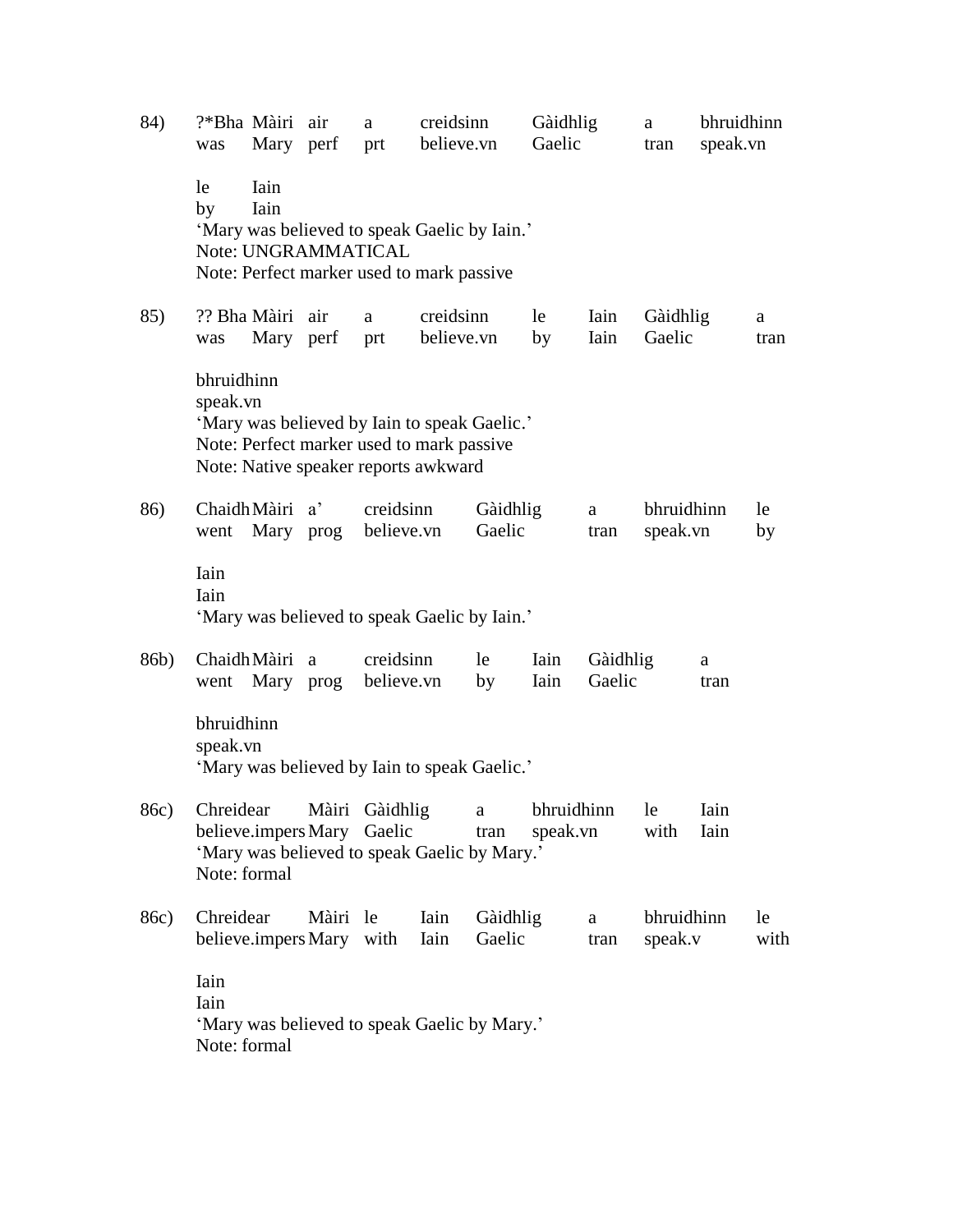| 87)  | Bha<br>was              | $a^{\prime}$<br>Ghàidhlig<br>air<br>a<br>Gaelic<br>perf<br>trans.3sf<br>the |                     |                            | creidsinn<br>believe.vn |                       | le<br>with          | Iain<br>Iain            |                        |               |             |
|------|-------------------------|-----------------------------------------------------------------------------|---------------------|----------------------------|-------------------------|-----------------------|---------------------|-------------------------|------------------------|---------------|-------------|
|      | a<br>inf                | bhith<br>be.fut perf<br>'Gaelic was believed by Iain to be spoken by Mary.' | air                 | a<br>tran.3sf              |                         | bruidhinn<br>speak.vn |                     | le<br>with              | Màiri<br>Mary          |               |             |
| 88)  | Bha<br>was              | $a^{\prime}$<br>the                                                         | Ghàidhlig<br>Gaelic |                            | air<br>perf             | a<br>trans.3sf        |                     | creidsinn<br>believe.vn |                        | a<br>prt      | bhith<br>be |
|      | air<br>perf             | a<br>trans.3sf<br>'Gaelic was believed to be spoken by Mary.'               |                     | bruidhinn<br>speak.vn      |                         | le<br>with            | Màiri<br>Mary       |                         |                        |               |             |
| 89)  | Tha                     | mise<br>be.pres 1s.emph                                                     |                     | ag<br>prog                 | iarraidh<br>ask.vn      |                       | gum<br>that         | bruidhinn<br>speak.fut  |                        | Màiri<br>Mary |             |
|      | Gàidhlig<br>Gaelic      | 'I want that Mary speaks Gaelic.'<br>Note: Future used as present habitual  |                     |                            |                         |                       |                     |                         |                        |               |             |
| 89a) | Tha                     | mise<br>be.pres 1s.emph                                                     |                     | 'g iarraidh<br>ask.vn      | Màiri a'<br>Mary the    |                       |                     | Ghàidhlig<br>Gaelic     |                        | a<br>trans    |             |
|      | bhruidhinn<br>speak.vn  | 'I want Mary to speak Gaelic.'                                              |                     |                            |                         |                       |                     |                         |                        |               |             |
| 90)  | tha                     | mise<br>be.pres Is.emph                                                     |                     | ag<br>prog                 | iarraidh<br>ask.vn      |                       | $a^{\prime}$<br>the | Ghàidhlig<br>Gaelic     |                        | a<br>trans    |             |
|      | bhruidhinn<br>speak.vn  | 'I want to speak Gaelic.'                                                   |                     |                            |                         |                       |                     |                         |                        |               |             |
| 91)  | *Tha mise<br>be.pres 1s | 'I think Mary to speak Gaelic.'<br>Note: UNGRAMMATICAL                      | think.vn            | smaonachadh Màiri Gàidhlig | Mary                    | Gaelic                |                     | a<br>tran               | bhruidhinn<br>speak.vn |               |             |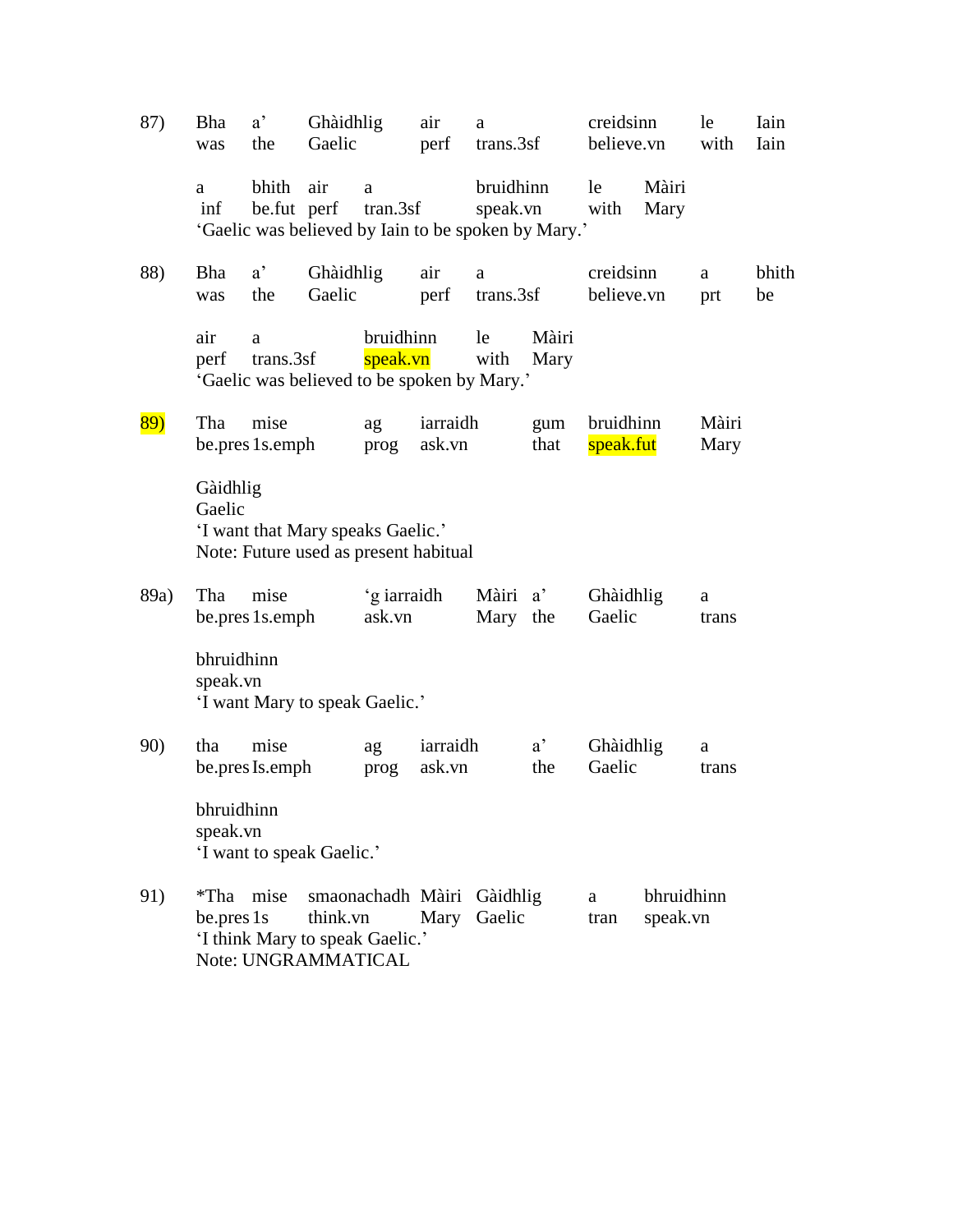| 92)  | for                | Airson Màiri<br>Mary          | Gàidhlig<br>Gaelic                                                                                   |                      | a<br>tran                      | bhruidhinn<br>speak     |                                  | tha<br>be.presit | e                      | cudromach<br>important                        |           |
|------|--------------------|-------------------------------|------------------------------------------------------------------------------------------------------|----------------------|--------------------------------|-------------------------|----------------------------------|------------------|------------------------|-----------------------------------------------|-----------|
|      | do<br>to           | Iain<br>Ian                   | 'For Mary to speak Gaelic (it is) important to Iain.'                                                |                      |                                |                         |                                  |                  |                        |                                               |           |
| 92a) | * Tha<br>be.pres   |                               | airson Màiri<br>for<br>Mary                                                                          |                      | Gàidhlig<br>Gaelic             |                         | bhruidhinn<br>a<br>speak<br>tran |                  | important              |                                               | cudromach |
|      | do<br>to           | Iain<br>Ian                   | 'For Mary to speak Gaelic is important to Iain.'<br>Note: UNGRAMMATICAL                              |                      |                                |                         |                                  |                  |                        |                                               |           |
| 93)  | Tha<br>be.pres the | $a^{\prime}$                  | Ghàidhlig<br>Gaelic                                                                                  |                      | a<br>tran.3sf                  |                         | bruidhinn<br>speak.vn            |                  | cudromach<br>important |                                               | do<br>to  |
|      | Mhàiri<br>Mary     |                               | 'To speak Gaelic is important to Mary.'                                                              |                      |                                |                         |                                  |                  |                        |                                               |           |
| 93a) | Tha<br>be.pres the | $a^{\prime}$                  | Ghàidhlig<br>Gaelic                                                                                  |                      | a<br>trans                     |                         | bhruidhinn<br>speak.vn           |                  | cudromach<br>important |                                               | do<br>to  |
|      | Mhàiri<br>Mary     |                               | 'To speak Gaelic is important to Mary.'                                                              |                      |                                |                         |                                  |                  |                        |                                               |           |
| 93b) | Tha                |                               | bruidhinn<br>Gàidhlig<br>Gaelic<br>be.pres speak.vn<br>'Speaking Gaelic is important to Mary.'       |                      | cudromach<br>important         |                         |                                  | do<br>to         | Mhàiri<br>Mary         |                                               |           |
| 93c) | Tha                | bruidhinn<br>be.pres speak.vn | 'Speaking Gaelic is important to Mary.'                                                              | $a^{\prime}$<br>the  | Ghàidhlig<br>Gaelic            |                         | cudromach<br>important           |                  | do<br>to               | Mhàiri<br>Mary                                |           |
| 93d) | Tha                | bruidhinn<br>be.pres speak.vn | 'Speaking Gaelic is important to Mary.'                                                              | na                   | Gàidhlige<br>the.genGaelic.gen |                         | cudromach<br>important           |                  | do<br>to               | Mhàiri<br>Mary                                |           |
| 94)  | Thug<br>gave       | mi<br>$\mathbf I$             | m'<br>my<br>'I gave my word to Mary that I would speak Gaelic.'<br>Note: elicitation prompt: promise | fhacal do<br>word to |                                | Mhàiri gum<br>Mary that |                                  |                  |                        | bruidhinninn Gàidhlig<br>speak.cond.1s Gaelic |           |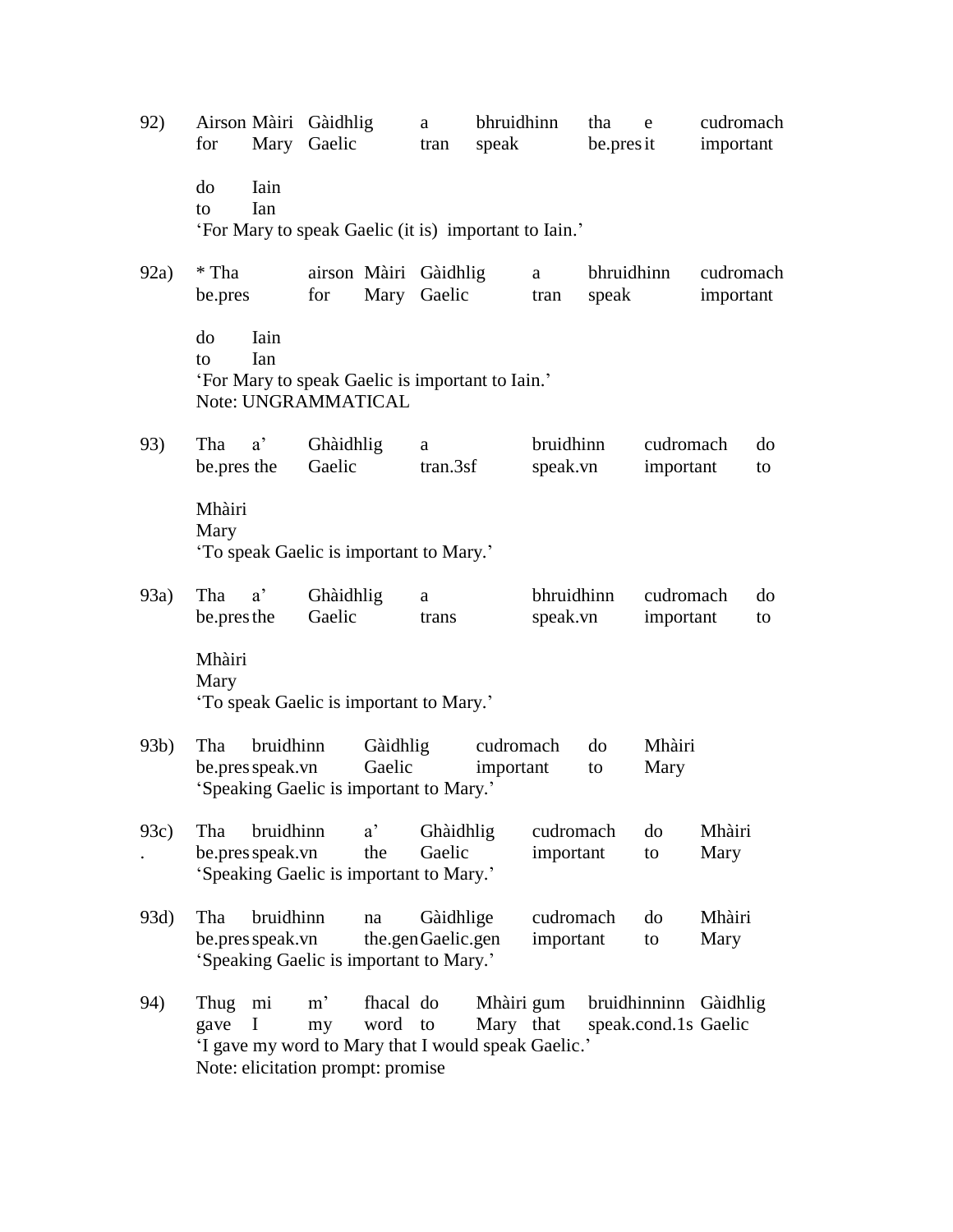| 94a) | Thug mi<br>gave I                                                                                                                                                                           | m'<br>my             | fhacal do          | word to                       | Mhàiri a'                      | Mary the               | Ghàidhlig<br>Gaelic    |                         | a<br>tran      |
|------|---------------------------------------------------------------------------------------------------------------------------------------------------------------------------------------------|----------------------|--------------------|-------------------------------|--------------------------------|------------------------|------------------------|-------------------------|----------------|
|      | bhruidhinn<br>speak.vn<br>'I gave my word to Mary to speak Gaelic.'<br>Note: elicitation prompt: promise                                                                                    |                      |                    |                               |                                |                        |                        |                         |                |
| 94b) | Gheall<br>promise<br>'I promised Mary to speak Gaelic.'                                                                                                                                     | mi<br>$\mathbf{I}$ s |                    | Màiri Gàidhlig<br>Mary Gaelic |                                | a<br>tran              | bhruidhinn<br>speak.vn |                         |                |
| 94c) | Gheall<br>promise<br>'I promised Mary to speak Gaelic.'                                                                                                                                     | mi<br>$\mathbf I$    | do<br>to           |                               | Mhàiri Gàidhlig<br>Mary Gaelic |                        | a<br>tran              | bhruidhinn<br>speak     |                |
| 94d) | Gheall<br>promise<br>'I promised Mary to speak Gaelic.'                                                                                                                                     | mi<br>$\mathbf I$    | Gàidhlig<br>Gaelic |                               | a<br>trans                     | bhruidhinn<br>speak.vn |                        | do<br>to                | Mhairi<br>Mary |
| 95)  | Dh'iarr<br>Past'ask<br>'I demanded Mary speak Gaelic.'<br>Note: Ask on means "order" or "demand"                                                                                            | mi<br>$\mathbf I$    | air<br>on          |                               | Màiri Gàidhlig<br>Mary Gaelic  |                        | a<br>tran              | bhruidhinn<br>speak.vn  |                |
| 97)  | soirbh ionnsachadh<br>Tha<br>Gàidhlig<br>be.pres Gaelic<br>easy learn.vn<br>'Gaelic is easy to learn.'<br>Note: a transitive particle is deleted next to the vowel (a hionnsachadh)         |                      |                    |                               |                                |                        |                        |                         |                |
| 97a) | Gàidhlig<br>furasda<br>ionnsachadh<br>Tha<br>be.pres Gaelic<br>easy<br>learn.vn<br>'Gaelic is easy to learn.'<br>Note: a transitive particle is deleted next to the vowel (a hionnsachadh)  |                      |                    |                               |                                |                        |                        |                         |                |
| 98)  | Tha<br>soirbh Gaelic ionnsachadh<br>e<br>Gaelic learn.vn<br>be.pre it<br>easy<br>'It is easy to learn Gaelic.'<br>Note: a transitive particle is deleted next to the vowel (a hionnsachadh) |                      |                    |                               |                                |                        |                        |                         |                |
| 99)  | Tha<br>Iain<br>be.pres Iain<br>'Iain is eager to learn Gaelic.'<br>Note: a transitive particle is deleted next to the vowel (a hionnsachadh)                                                | iasgaidh<br>eager    |                    | airson a'<br>for              | the                            | Ghàidhlig<br>Gaelic    |                        | ionnsachadh<br>learn.vn |                |